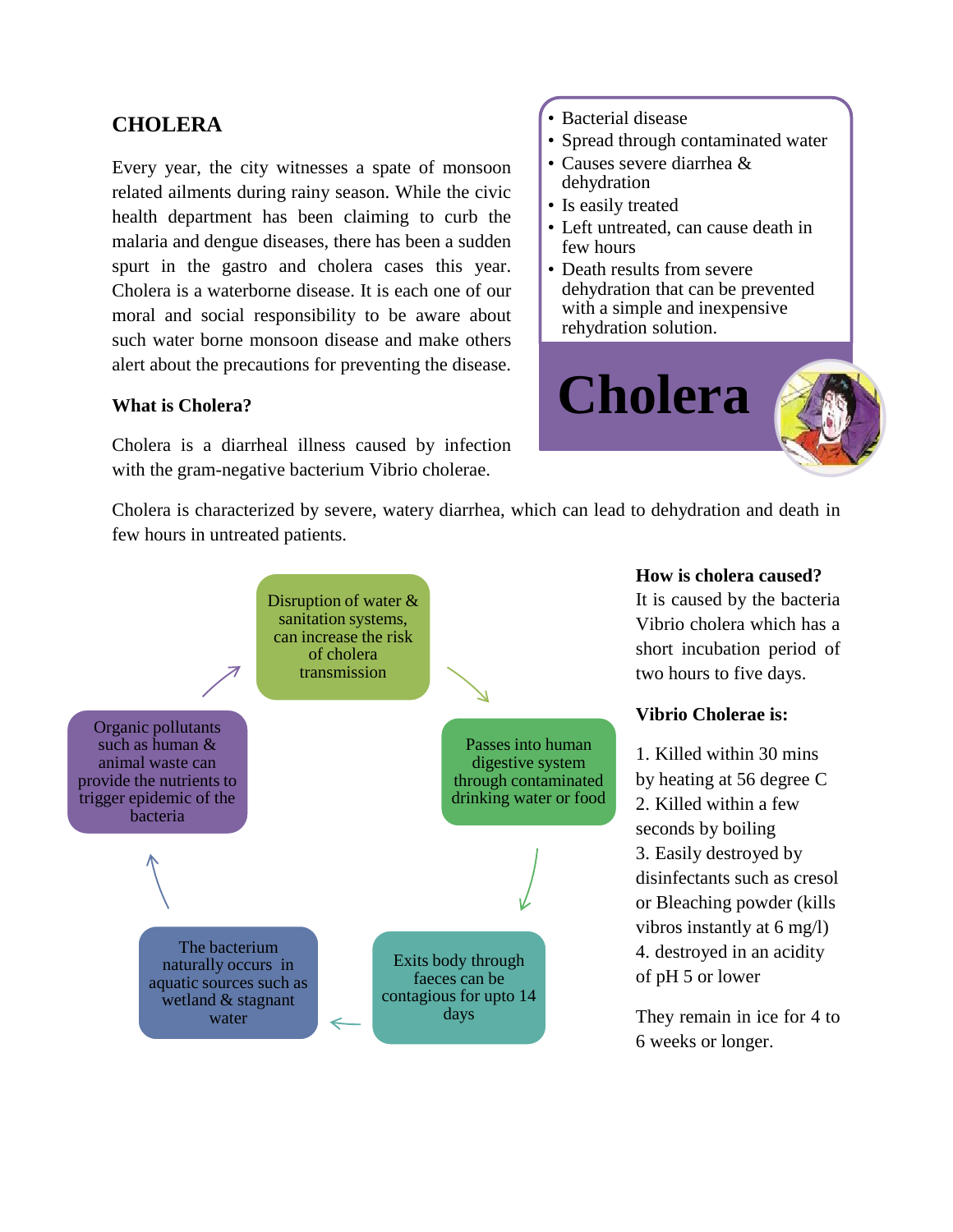## **What are the signs & symptoms of Cholera?**

About 75% of people infected with V. cholerae do not develop any symptoms, although the bacteria are present in their faeces for 7–14 days after infection and are shed back into the environment, potentially infecting other people. Symptoms include:

- 1. Severe watery diarrhea ( Diarrhea due to cholera often has a pale, milky appearance that resembles water in which rice has been rinsed)
- 2. Nausea & Vomiting
- 3. Abdominal Cramps
- 4. Headache
- 5. Dehydration (Signs and symptoms of cholera dehydration include irritability, lethargy, sunken eyes, a dry mouth, extreme thirst, dry skin that's slow to bounce back when pinched into a fold, little or no urine output, low blood pressure, and an irregular heartbeat)

## **How is cholera treated?**

Cholera is an easily treatable disease. Prompt correct treatment reduces mortality to less than 1%.

- 1. **Resuscitation:** The basis of treatment is the replacement of lost fluid. This may be done orally if not very severe or if there is no access to facilities for IV replacement but the latter is required in severe fluid loss. Up to 80% of people can be treated successfully through prompt administration of oral rehydration salts.
- 2. **Antibiotics:** Antibiotics should be considered in severe cases of dehydration & should be given as soon as vomiting has stopped. Tetracycline, doxycycline or ciprofloxacin are often used. They reduce the rate of stool output and this shortens the duration of hospital stay, stops excretion of vibrio in the stool and minimizes the requirement of fluids. Mass administration of antibiotics is not recommended, as it has no effect on the spread of cholera and contributes to increasing antimicrobial resistance.

No other medications, antispasmotics, antidiarrhoeal are required. If diarrhoea persists after 48 hours of treatment resistance to antibiotics should be suspected & antibiotics are to be prescribed accordingly.

### **How can Cholera be prevented?**

- Drink only water that you have boiled, or that you have treated with chlorine or iodine.
- Other safe beverages include tea and coffee made with boiled water, and carbonated, bottled beverages with no ice.
- Make sure that all vegetables are cooked, and avoid salads.